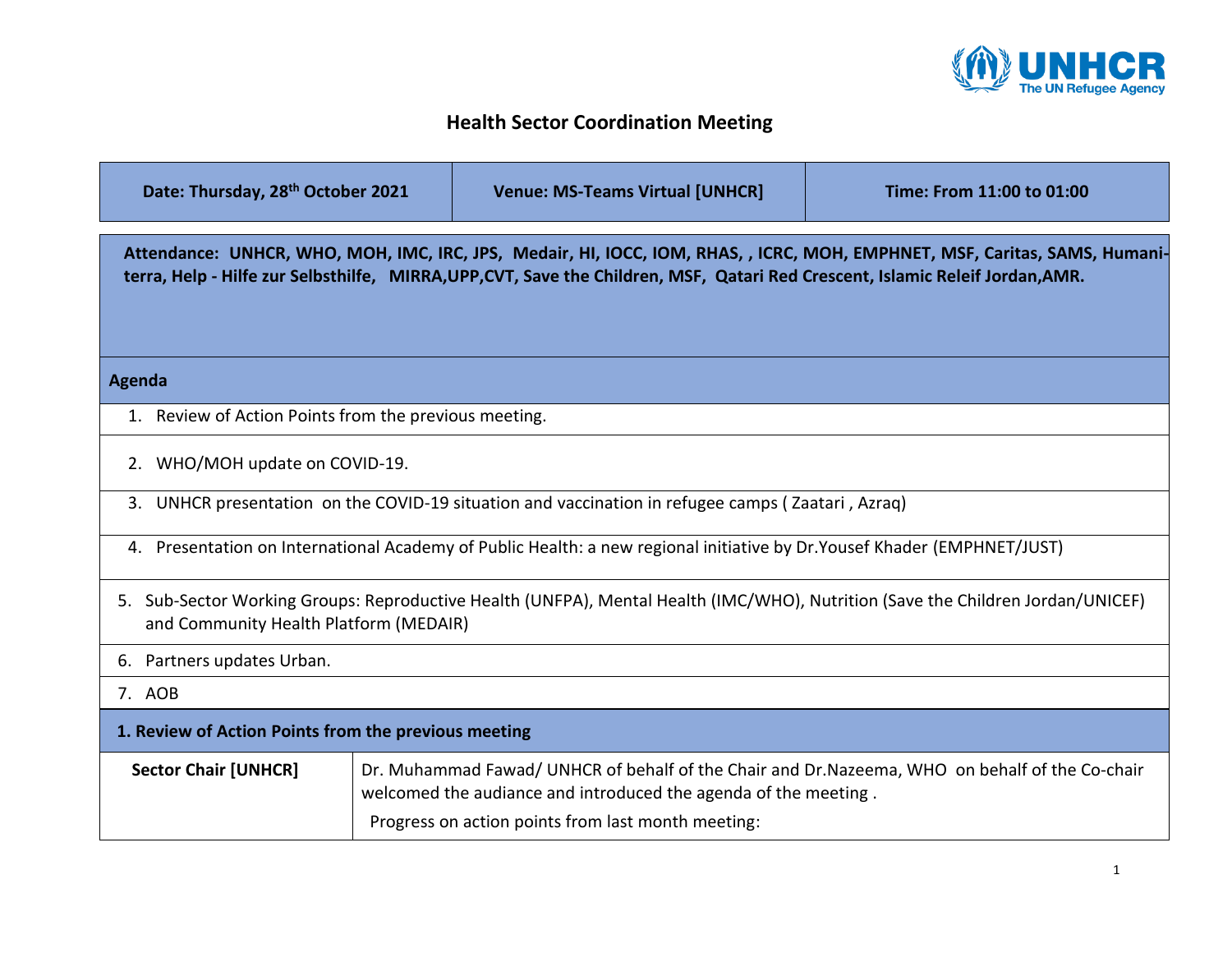| There are no pending action points                                                                                                                                                                                                                                                                                                                                                                                                                                                                                                                                                                                                                                                                                                                                                                                                                                                                                                                                                                                                                                                                                                                                                                                                                                                                                                                                                                                                                                                                                                                                                                                                                                                                                                                                                                                                                                                                                                                                                                                                                                                                                                                                                                    |
|-------------------------------------------------------------------------------------------------------------------------------------------------------------------------------------------------------------------------------------------------------------------------------------------------------------------------------------------------------------------------------------------------------------------------------------------------------------------------------------------------------------------------------------------------------------------------------------------------------------------------------------------------------------------------------------------------------------------------------------------------------------------------------------------------------------------------------------------------------------------------------------------------------------------------------------------------------------------------------------------------------------------------------------------------------------------------------------------------------------------------------------------------------------------------------------------------------------------------------------------------------------------------------------------------------------------------------------------------------------------------------------------------------------------------------------------------------------------------------------------------------------------------------------------------------------------------------------------------------------------------------------------------------------------------------------------------------------------------------------------------------------------------------------------------------------------------------------------------------------------------------------------------------------------------------------------------------------------------------------------------------------------------------------------------------------------------------------------------------------------------------------------------------------------------------------------------------|
|                                                                                                                                                                                                                                                                                                                                                                                                                                                                                                                                                                                                                                                                                                                                                                                                                                                                                                                                                                                                                                                                                                                                                                                                                                                                                                                                                                                                                                                                                                                                                                                                                                                                                                                                                                                                                                                                                                                                                                                                                                                                                                                                                                                                       |
| 2. WHO/MOH update on COVID-19                                                                                                                                                                                                                                                                                                                                                                                                                                                                                                                                                                                                                                                                                                                                                                                                                                                                                                                                                                                                                                                                                                                                                                                                                                                                                                                                                                                                                                                                                                                                                                                                                                                                                                                                                                                                                                                                                                                                                                                                                                                                                                                                                                         |
| <b>WHO Update:</b><br>Global/Regional Epidemiological updates on COVID-19: (As of 29 <sup>th</sup> September 2021):<br>Dr. Nazeema from WHO provided an update on global Covid-19 status:<br>WHO global update: As of 24 <sup>th</sup> October, the global number of new cases has slightly increased,<br>which is around four percent compared to the previous week with over 2.9 million new cases reported.<br>European region has more than half of the global cases, which is around 57 percent and this is the only<br>region which reported an increase in the cases this week of 18 to 24 October, other regions compared<br>to European region, they showed a decline during this reporting period, African region followed by the<br>Western Pacific region.<br>The new cases of death also have increased by 5 percent during the week of 18 to 24th October.<br>Over 49,000 new cases have been reported, with an increase in European region and followed by the<br>Southeast Asian region, whereas we can observe largest decline in Western Pacific region and eastern<br>Mediterranean region and in African region, when it comes to number of deaths.<br>The regions reporting a high incident rate globally, so the incident rate is counted as per 100,000<br>$\bullet$<br>population. European region has highest incident rate per 100,000 population followed by the region<br>of America's.<br>Number of deaths incidents per 100,000 population, both Americas and Europe have shown equal<br>number of around 2.3 in European region and 1.8 deaths per 100,000 population in European region.<br>USA has shown highest new cases around 512,000 up to12 percent decrease compared to the previous<br>week followed by the UK and Russian Federation, Turkey and Ukraine.<br>It is important to mention that during the ninth meeting of emergency committee, which was<br>$\bullet$<br>conveyed by WHO Director General under International Health Regulations regarding COVID-19<br>pandemic conducted on 22nd of October, COVID-19 pandemic continues to be a public health<br>emergency of international concern, which means we are still in a high Place of pandemic. |
|                                                                                                                                                                                                                                                                                                                                                                                                                                                                                                                                                                                                                                                                                                                                                                                                                                                                                                                                                                                                                                                                                                                                                                                                                                                                                                                                                                                                                                                                                                                                                                                                                                                                                                                                                                                                                                                                                                                                                                                                                                                                                                                                                                                                       |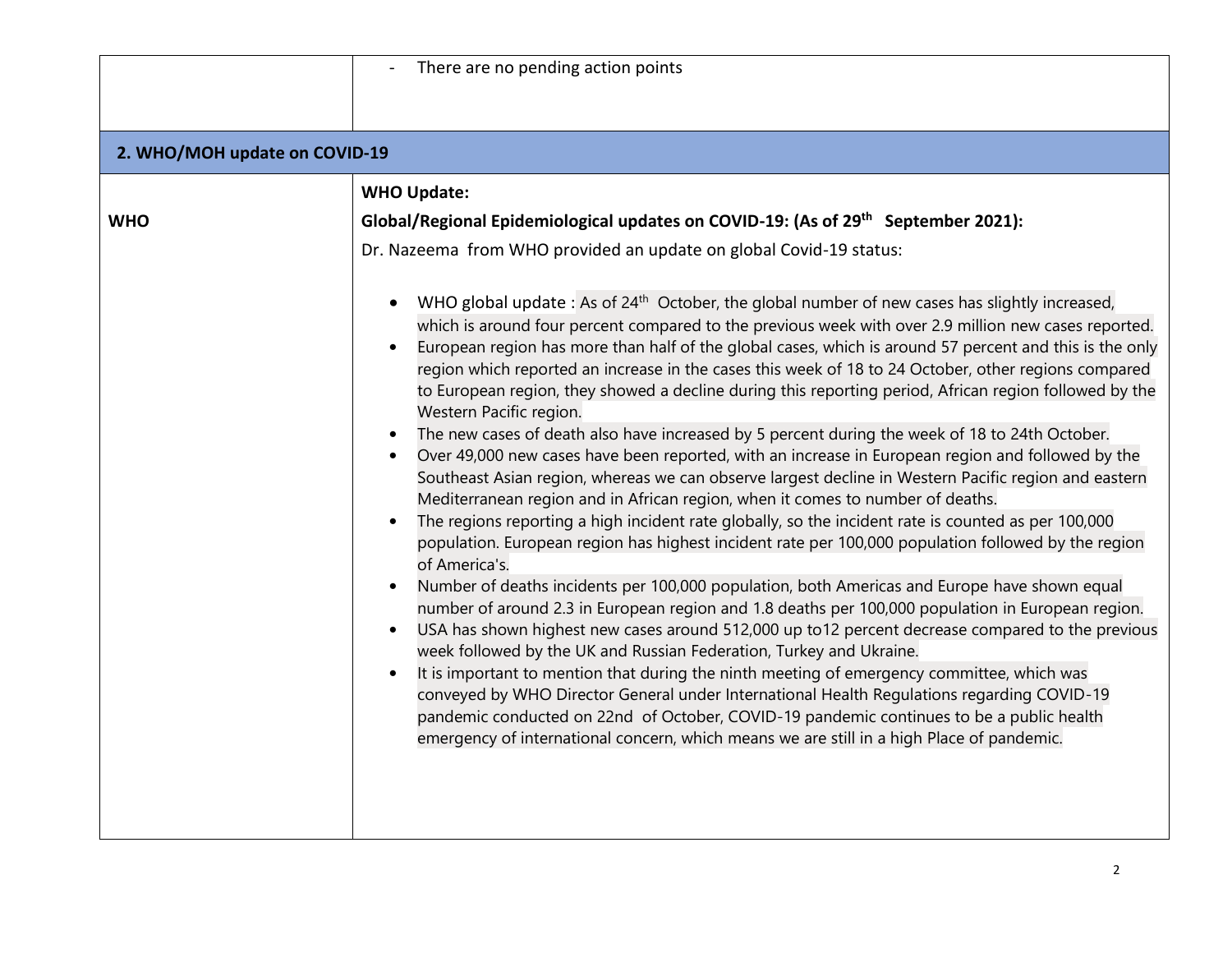## **Update on Covid-19 status in MENA region :**

| which is during 18 to 24th October, compared to the previous week. WHO reported 130,000 new cases                                                                                                          |
|------------------------------------------------------------------------------------------------------------------------------------------------------------------------------------------------------------|
|                                                                                                                                                                                                            |
| number of deaths compared to the previous week and a decline in trends with both (cases and deaths)                                                                                                        |
|                                                                                                                                                                                                            |
|                                                                                                                                                                                                            |
| and highest increase was observed in Sudan with 57 percent of new cases reported, followed by Syrian                                                                                                       |
|                                                                                                                                                                                                            |
| reported also from Iran, the trend of cases is similar to the previous week in Iran, which is around 93.2                                                                                                  |
|                                                                                                                                                                                                            |
|                                                                                                                                                                                                            |
|                                                                                                                                                                                                            |
| and 2,400 new deaths . It shows a decrease of five percent in new cases and 13 percent of decrease in<br>population and Jordan reports 94.5 new cases per 100,000 with 25 percent increase compared to the |

• The highest number of new deaths were reported from Iran, around 1,176 new deaths, approximately 1.4 new deaths per 100,000 that showed a 22 percent of decrease ,followed by Egypt.

## **Update on Covid-19 status in Jordan**

- Jordan ranks 15 of the EMR countries and it represents less than 5.5 of total cases in the region after Iran, Iraq, Pakistan and Morocco and it holds four percent of total deaths.
- As of yesterday  $27<sup>th</sup>$  of October the average number of 1,200 daily cases are being reported, which is a slight increase. It shows a slight increase when compared to the previous month where we we had 900 cases per day in September and August. The incidence rate also has been increased with around 17 new cases per 100,000 population in the last week which is a typical community transmission scenario.
- Around 70 deaths were reported per week over last weeks which is lower than last month
- the total positivity rate went over 5 percent in the last few days of the week which shows a slight decrease.

## **Update on Jordan Vaccinations Status :**

• As of yesterday 27th October, Number of registrations 4.3 million and number of people registered with preconditioned NCD's were around 777 000.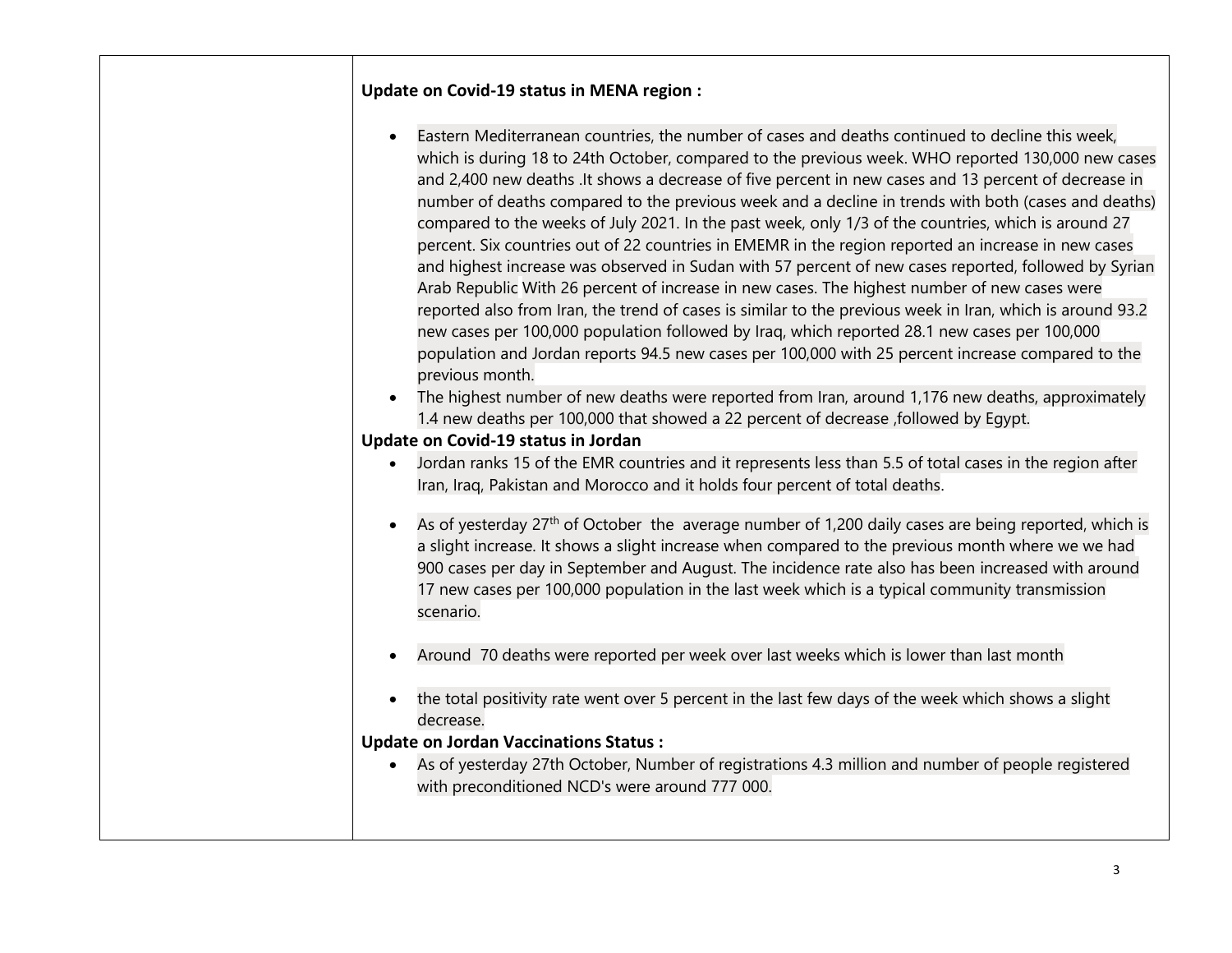|                              | As per the data up to 28 <sup>th</sup> of October the number of appointments for vacicnations per day were<br>$\bullet$<br>provided were 15,000 appointments.<br>Number of vaccinations registered since January 2021 is around 7.9 million , among of them 4.1<br>million appointments were provided with the first dose and 3.7 million appointments were provided<br>for the seconed dose.<br>Nearly 3.92 million individuals completed their first dose and fully vaccinated people were around 3.5<br>million.<br>Type of vaccines administered, Pfizer, Astra Zeneca and Sinopharm are the top three adminstred<br>$\bullet$<br>among other typs of vacination. Around 2,000,000 first doses were consumed, the total doses<br>administered for Pfizer around 3.7 million and 6.69 million Pfizer doses arrived in country as of 27th<br>October.<br>Astra Zeneca first those are completed 297, 000 and second dose 283 ,000. Total dose administered for<br>Astra Zeneca around 581 and 1.189 million doses arrived in the country.<br>Sinopharm 251.5 million first dose completed and again 1.5 second dose completed and we have 5.2<br>million doses arrived in the country that the total administered doses of 3.1 million. |
|------------------------------|-------------------------------------------------------------------------------------------------------------------------------------------------------------------------------------------------------------------------------------------------------------------------------------------------------------------------------------------------------------------------------------------------------------------------------------------------------------------------------------------------------------------------------------------------------------------------------------------------------------------------------------------------------------------------------------------------------------------------------------------------------------------------------------------------------------------------------------------------------------------------------------------------------------------------------------------------------------------------------------------------------------------------------------------------------------------------------------------------------------------------------------------------------------------------------------------------------------------------------------------|
|                              |                                                                                                                                                                                                                                                                                                                                                                                                                                                                                                                                                                                                                                                                                                                                                                                                                                                                                                                                                                                                                                                                                                                                                                                                                                           |
|                              | 3. UNHCR update on the COVID-19 vaccination at both camps (Zaatari & Azraq)                                                                                                                                                                                                                                                                                                                                                                                                                                                                                                                                                                                                                                                                                                                                                                                                                                                                                                                                                                                                                                                                                                                                                               |
| <b>UNHCR Updates [Camps]</b> | Dr. Mohammad Fawd from UNHCR provided an update as per 28 <sup>th</sup> of October 2021 on the total number of<br>actvie registered refugees and Asylum seekers in Jordan and presented the overall COVID-19 situation in<br>the refugee camps as of epidemiological week 42.<br>Syrian Refugees : a total of 670,748 Syrian refugees are registered in Jordan.                                                                                                                                                                                                                                                                                                                                                                                                                                                                                                                                                                                                                                                                                                                                                                                                                                                                           |
|                              | IRAQIS total number is 66,526.                                                                                                                                                                                                                                                                                                                                                                                                                                                                                                                                                                                                                                                                                                                                                                                                                                                                                                                                                                                                                                                                                                                                                                                                            |
|                              | Yemeni Refugees total number is 12,760.                                                                                                                                                                                                                                                                                                                                                                                                                                                                                                                                                                                                                                                                                                                                                                                                                                                                                                                                                                                                                                                                                                                                                                                                   |
|                              | Sudanese Refugees total number is 5984.                                                                                                                                                                                                                                                                                                                                                                                                                                                                                                                                                                                                                                                                                                                                                                                                                                                                                                                                                                                                                                                                                                                                                                                                   |
|                              | Somali Refugees total number is 688.                                                                                                                                                                                                                                                                                                                                                                                                                                                                                                                                                                                                                                                                                                                                                                                                                                                                                                                                                                                                                                                                                                                                                                                                      |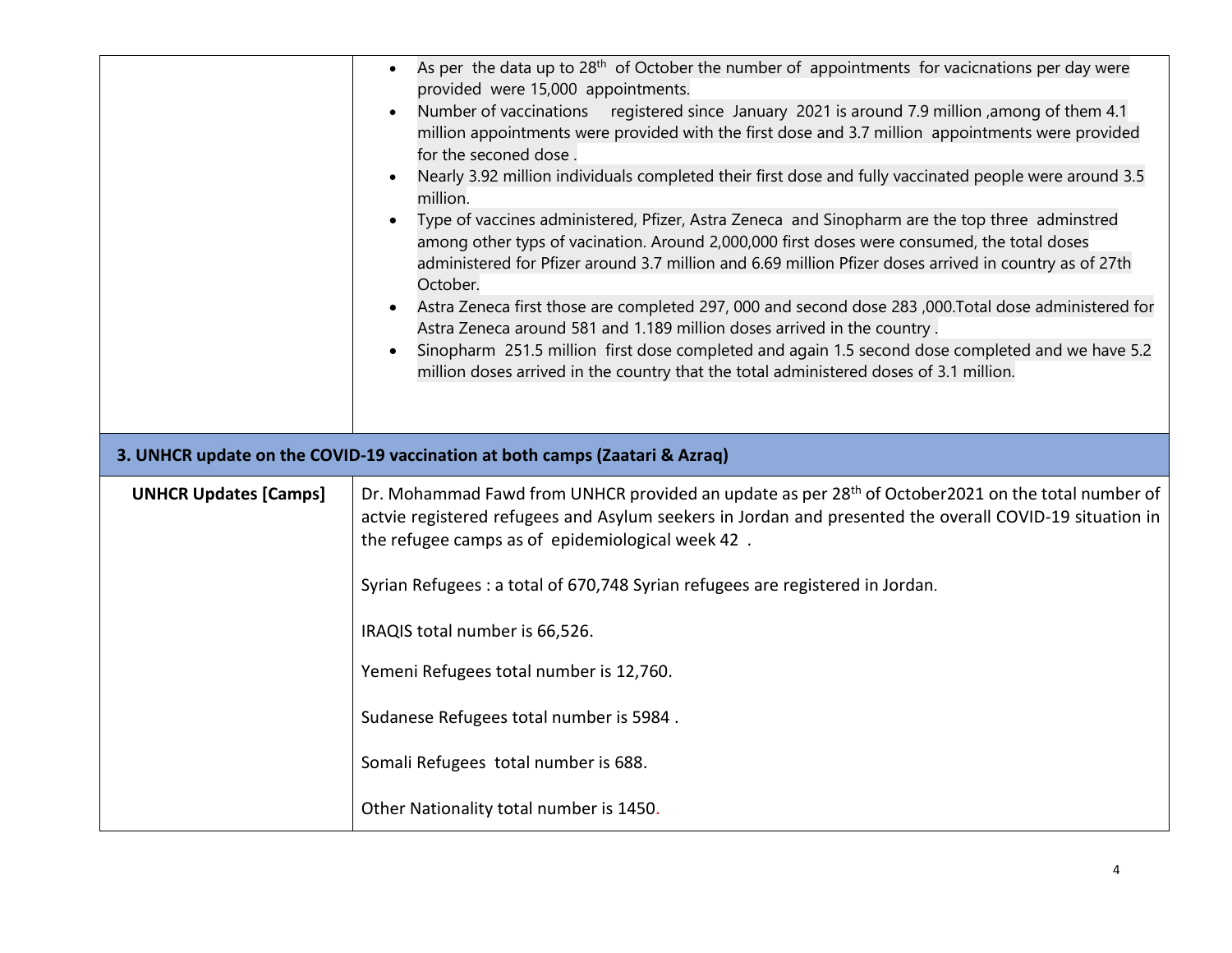|                     | Dr. Fawad updates the partners on overall COVID-19 situation in the refugee camps.                                                                                                                                                                                                                                             |  |
|---------------------|--------------------------------------------------------------------------------------------------------------------------------------------------------------------------------------------------------------------------------------------------------------------------------------------------------------------------------|--|
|                     | Zaatari Camp<br>Total Population: 80,000 is the total registered population inZataari.<br>$\bullet$<br>Total cases: 2384<br>Confirmed cases: 1324<br><b>Active Cases 13</b><br>Recovered 2346 which is 98.4% of the total reported cases<br>Total 25 deaths which is 1% approximately of the total reported cases<br>$\bullet$ |  |
|                     | <b>Azraq Camp</b><br>Total Population:443,000 individuals are residing in Azraq refugee camp.<br>$\bullet$<br>Confirmed cases: 1324<br><b>Active Cases 15</b><br>Recovered: 1290, which is 97.4% of the total confirmed cases they have recovered<br>Deaths 19                                                                 |  |
|                     | <b>EJC</b><br>Total Population: 6630 refugees are living in Emirati Jordanian camp                                                                                                                                                                                                                                             |  |
| EMPHNET/JUST        | Dr. Yousef Khader from (EMPHNET/JUST) delivered aPPP on International Academy of Public Health: a<br>new regional initiative.                                                                                                                                                                                                  |  |
| <b>Action Point</b> |                                                                                                                                                                                                                                                                                                                                |  |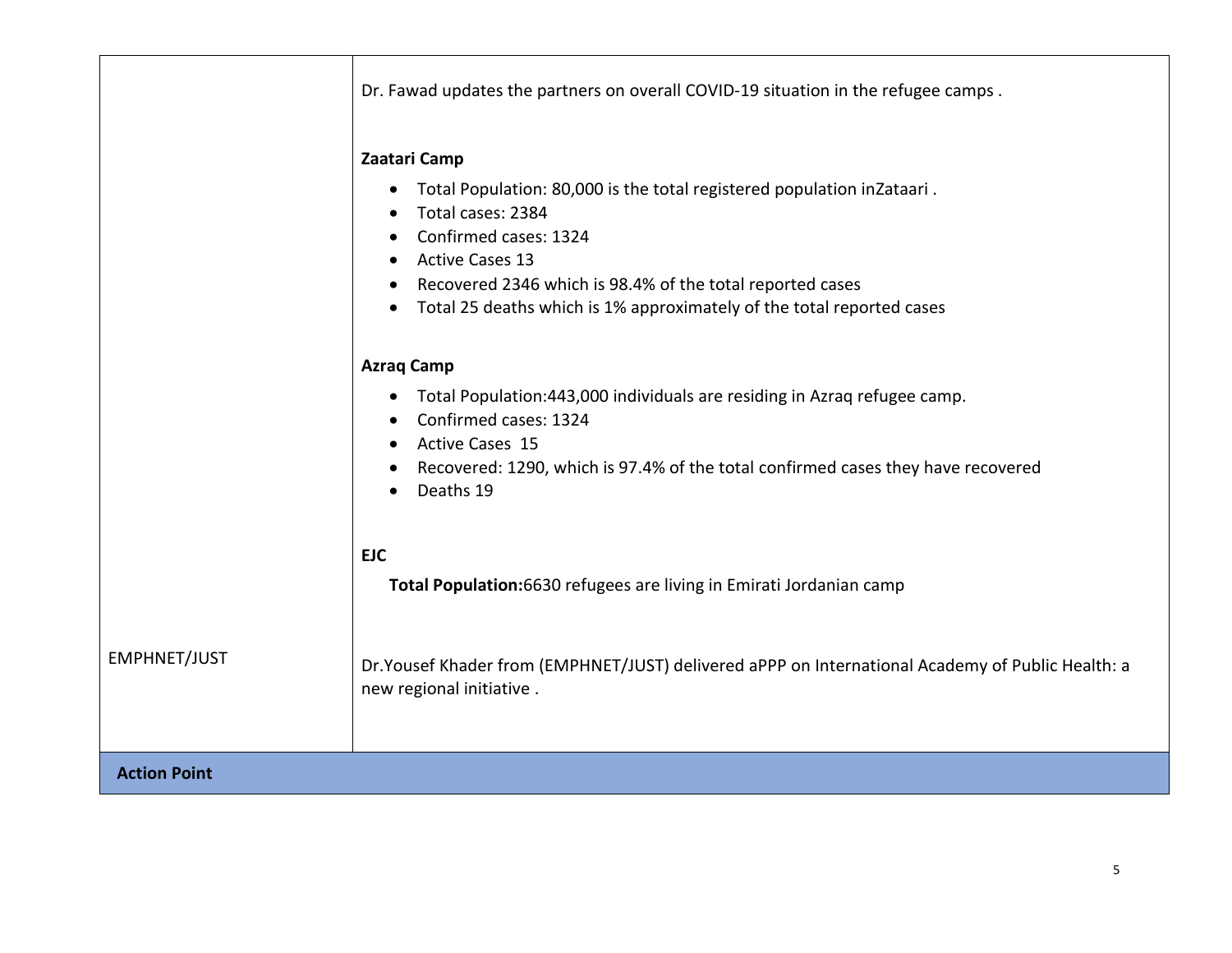| 4. Sub-Sector Working Groups: Reproductive Health (UNFPA), Mental Health (IMC/WHO), Nutrition (Save the Children Jordan/UNICEF)<br>and Community Health Platform (MEDAIR) |                                                                                                                                                                                                                                                                                                                                                                                                                                                                                                                                                                                                                                                                                                                                                                                                                                                                                                                                                                                                                       |  |
|---------------------------------------------------------------------------------------------------------------------------------------------------------------------------|-----------------------------------------------------------------------------------------------------------------------------------------------------------------------------------------------------------------------------------------------------------------------------------------------------------------------------------------------------------------------------------------------------------------------------------------------------------------------------------------------------------------------------------------------------------------------------------------------------------------------------------------------------------------------------------------------------------------------------------------------------------------------------------------------------------------------------------------------------------------------------------------------------------------------------------------------------------------------------------------------------------------------|--|
| <b>UNFPA/SRHWG</b>                                                                                                                                                        | <b>NA MHPSS SWG update:</b>                                                                                                                                                                                                                                                                                                                                                                                                                                                                                                                                                                                                                                                                                                                                                                                                                                                                                                                                                                                           |  |
|                                                                                                                                                                           |                                                                                                                                                                                                                                                                                                                                                                                                                                                                                                                                                                                                                                                                                                                                                                                                                                                                                                                                                                                                                       |  |
| <b>MHPSS SWG/IMC</b>                                                                                                                                                      | <b>MHPSS:</b>                                                                                                                                                                                                                                                                                                                                                                                                                                                                                                                                                                                                                                                                                                                                                                                                                                                                                                                                                                                                         |  |
|                                                                                                                                                                           | 4Ws exercise came to end, report of findings results will be shared next month.<br>$\bullet$<br>October witnessed a lot of MHPSS events celebrating the World mental health day, most of the<br>activities and events tried to shed light on importance for continuing the support for mental<br>health services, increase awareness around mental health, increase the efforts to continue<br>mental health programs and fight stigma and integrate mental health services with primary<br>health care servies.<br>New app is available to support in connecting people looking for mental health support with<br>service providers, training for professionals on mental health called "Relax" its in Arabic and the<br>version for App store will be ready by Jan. 2022                                                                                                                                                                                                                                            |  |
|                                                                                                                                                                           | IMC:<br>Dr. Oday from IMC, the medical coordinator. Provided an update on behalf of IMC :<br>Number of Primary Health care consultations provided in zatari camp were around 2,700<br>consultations and Azraq around 4,000 consultations.<br>Mental health consultations provided by a psychologist and psychiatrist in Zaatari were 850<br>consultations and Azraq 900 consultations.<br>Emergency room in the hospital of Azraq, IMC provided 4,000 consultations in October and<br>$\bullet$<br>provided 6,300 consultations in the emergency room of Zaatari.<br>IMC referred 204 cases for secondary and tertiary care in Azrag and 520 referred to Zaatari for<br>secondary and tertiary medical care.<br>Number of confirmed COVID-19 cases in Zaatari is 78 cases and number of PCR samples<br>collected in Zatari were 1,200.<br>IMC provided Psychosocial remote sessions to COVID-19 at home based and hospital.<br>IMC Conducted 21 remote sessions Psychosocial consultations for the COVID-19 patients. |  |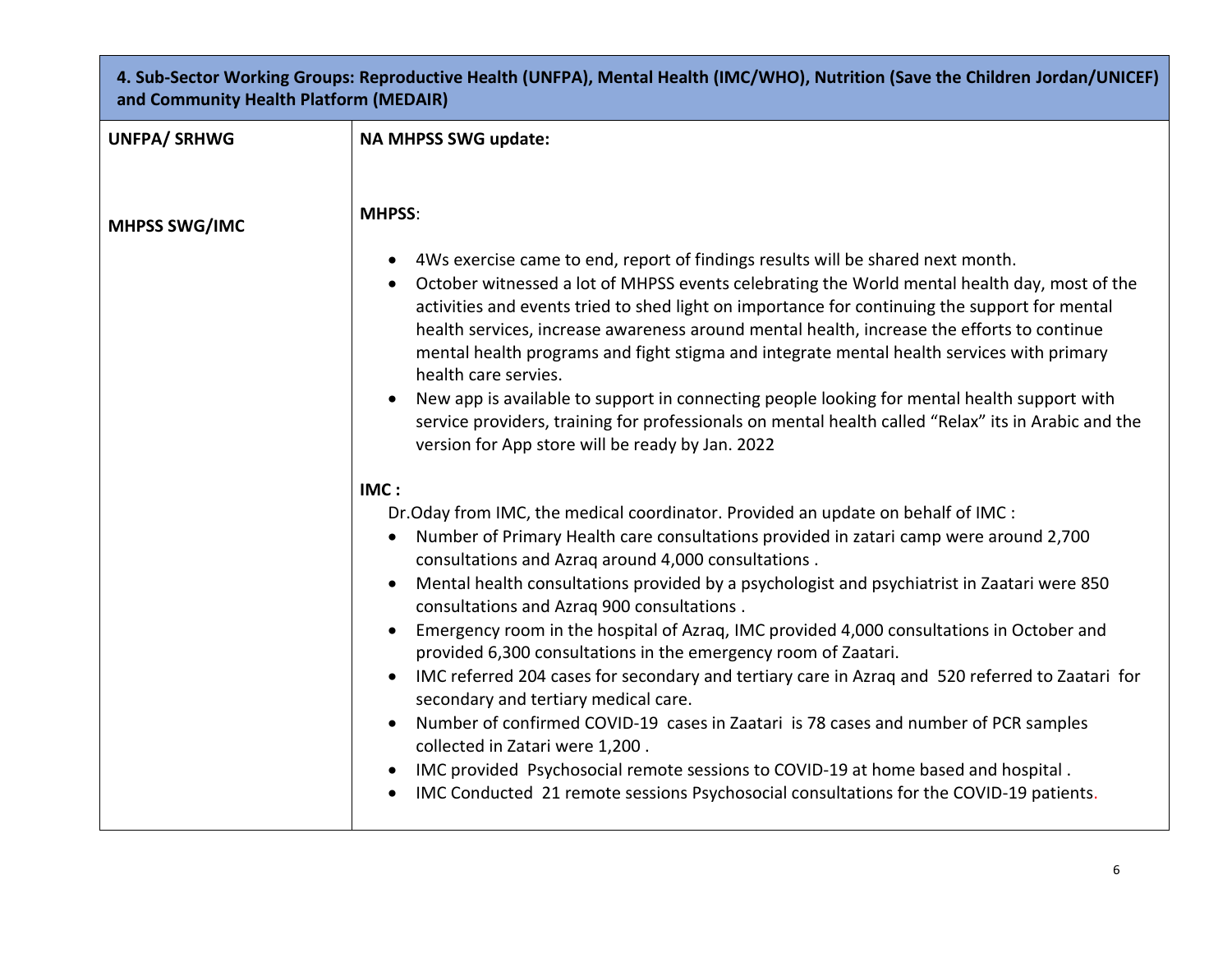| Medair/CHPF<br><b>UNICEF/ Nutrition Working</b><br>Group | <b>NA</b><br><b>NA</b>                                                                                                                                                                                                                                                                                                                                                                                                                                                                                                                                                                                                                                                                                                                                                                                                                                                                                                                                     |
|----------------------------------------------------------|------------------------------------------------------------------------------------------------------------------------------------------------------------------------------------------------------------------------------------------------------------------------------------------------------------------------------------------------------------------------------------------------------------------------------------------------------------------------------------------------------------------------------------------------------------------------------------------------------------------------------------------------------------------------------------------------------------------------------------------------------------------------------------------------------------------------------------------------------------------------------------------------------------------------------------------------------------|
| <b>NCD</b>                                               | <b>NCD-Sub WG</b><br>Dr. Dina from UNHCR provided an updae on behalf of NCD-Sub WG: The meeting was held on Tuesday<br>27th of October2021. Dr Nazeema Introduced the meeting agenda:<br>• One of the major agenda points that was discussed during the meeting was global school on<br>refugees migrant health.<br>IRC delivered a presentation on their current activities and upcoming plans for 2022, and they<br>$\bullet$<br>highlighted the findings of the survey for the cohort of NCD Patients that they handed over to the<br>Ministry of Health Primary Health care centres<br>NCD group went over mapping a exercise, they mapped what are the main guidelines, policies,<br>tools agencies are using for their NCDs projects and what gaps do they consider are available in<br>policies and guidelines and needed tools.<br>For the upcoming meeting, Save the Children, Jordan will present their work on community<br>health with the NCD |
| 5. Partners updates urban                                |                                                                                                                                                                                                                                                                                                                                                                                                                                                                                                                                                                                                                                                                                                                                                                                                                                                                                                                                                            |
| <b>Partners updates [Urban]</b>                          |                                                                                                                                                                                                                                                                                                                                                                                                                                                                                                                                                                                                                                                                                                                                                                                                                                                                                                                                                            |
| <b>Caritas</b>                                           | Caritas has continued to provide primary health care services. During Sep, Caritas provided more than<br>11000 primary health care services for refugees from different nationalities and provided NCD<br>mediations for about 4000 patients.                                                                                                                                                                                                                                                                                                                                                                                                                                                                                                                                                                                                                                                                                                              |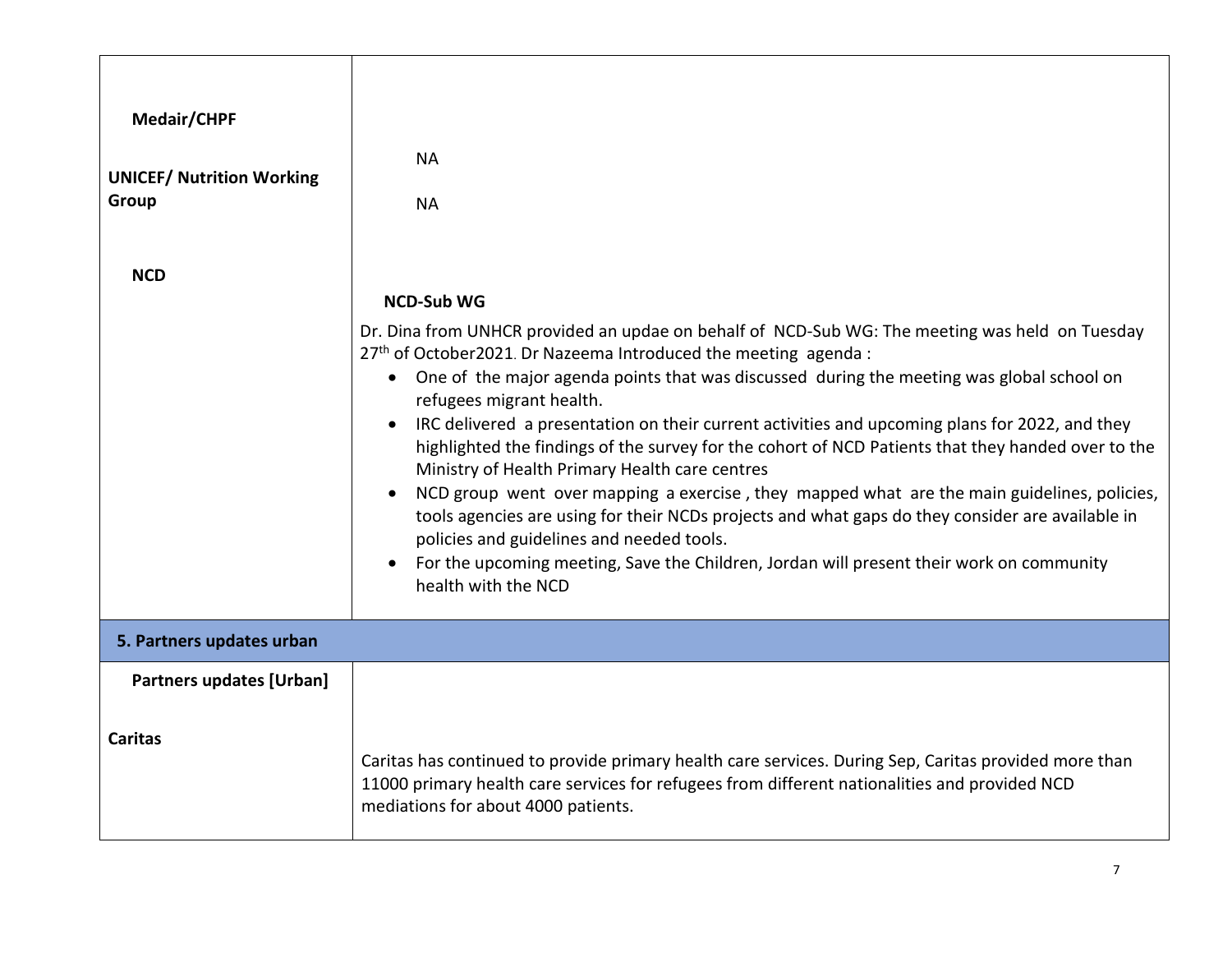|             | COVID-19 awareness messages and counselling continued inside all Caritas clinics.                                                                                                                                                                                                                                                                                                                                                                                                                                                                                                                                                                                                                                                                                                                    |
|-------------|------------------------------------------------------------------------------------------------------------------------------------------------------------------------------------------------------------------------------------------------------------------------------------------------------------------------------------------------------------------------------------------------------------------------------------------------------------------------------------------------------------------------------------------------------------------------------------------------------------------------------------------------------------------------------------------------------------------------------------------------------------------------------------------------------|
|             | Caritas provides primary health care services for migrant under specific project as well.                                                                                                                                                                                                                                                                                                                                                                                                                                                                                                                                                                                                                                                                                                            |
| <b>SAMS</b> | SAMS officially lunched the new clinic for Rehabilitation, Physiotherapy, MHPSS and Cardiology<br>$\bullet$<br>services in Wadi AL Seir medical center / Ministry of Health in presence of Secretary General<br>Assistant for Technical Affairs in MoH Dr. Raed Alshbol<br>SAMS had provided TOT training -Community-based Safeguarding capacity building for MHPSS<br>team and safeguarding focal points in management, and coordination of PSEA and safeguarding<br>interventions, child protection, and GBV.<br>SAMS continued the capacity building program for MoH and MoSD staff in Irbid and Amman in<br>$\bullet$<br>mental health and psychosocial support topics.<br>SAMS had continued the internal medical mission for Syrian and Jordanians in ophthalmology,<br><b>ENT and Urology</b> |
|             | <b>Rehabilitation project:</b>                                                                                                                                                                                                                                                                                                                                                                                                                                                                                                                                                                                                                                                                                                                                                                       |
| HI          | HI and MoH are working in finalizing the TOR of the national rehabilitation platform and will<br>$\bullet$<br>invite the platform members to work together to ensure that monitoring the strategy<br>implementation.                                                                                                                                                                                                                                                                                                                                                                                                                                                                                                                                                                                 |
|             | The referral process is reactivating for our beneficiaries that include CBR team identified the<br>beneficiaries and then refer them to our partner to receive the appropriate comprehensive<br>rehabilitation.                                                                                                                                                                                                                                                                                                                                                                                                                                                                                                                                                                                      |
|             | The rehabilitation intervention is ongoing for our identified beneficiaries by our partner<br>$\bullet$<br>(physiotherapy, occupational therapy, PSS and P&O)                                                                                                                                                                                                                                                                                                                                                                                                                                                                                                                                                                                                                                        |
|             | The capacity building which contains case management, coaching, information session, training<br>for our partners is ongoing.                                                                                                                                                                                                                                                                                                                                                                                                                                                                                                                                                                                                                                                                        |
|             | <b>Early childhood Development (ECD):</b>                                                                                                                                                                                                                                                                                                                                                                                                                                                                                                                                                                                                                                                                                                                                                            |
|             |                                                                                                                                                                                                                                                                                                                                                                                                                                                                                                                                                                                                                                                                                                                                                                                                      |
|             |                                                                                                                                                                                                                                                                                                                                                                                                                                                                                                                                                                                                                                                                                                                                                                                                      |
|             |                                                                                                                                                                                                                                                                                                                                                                                                                                                                                                                                                                                                                                                                                                                                                                                                      |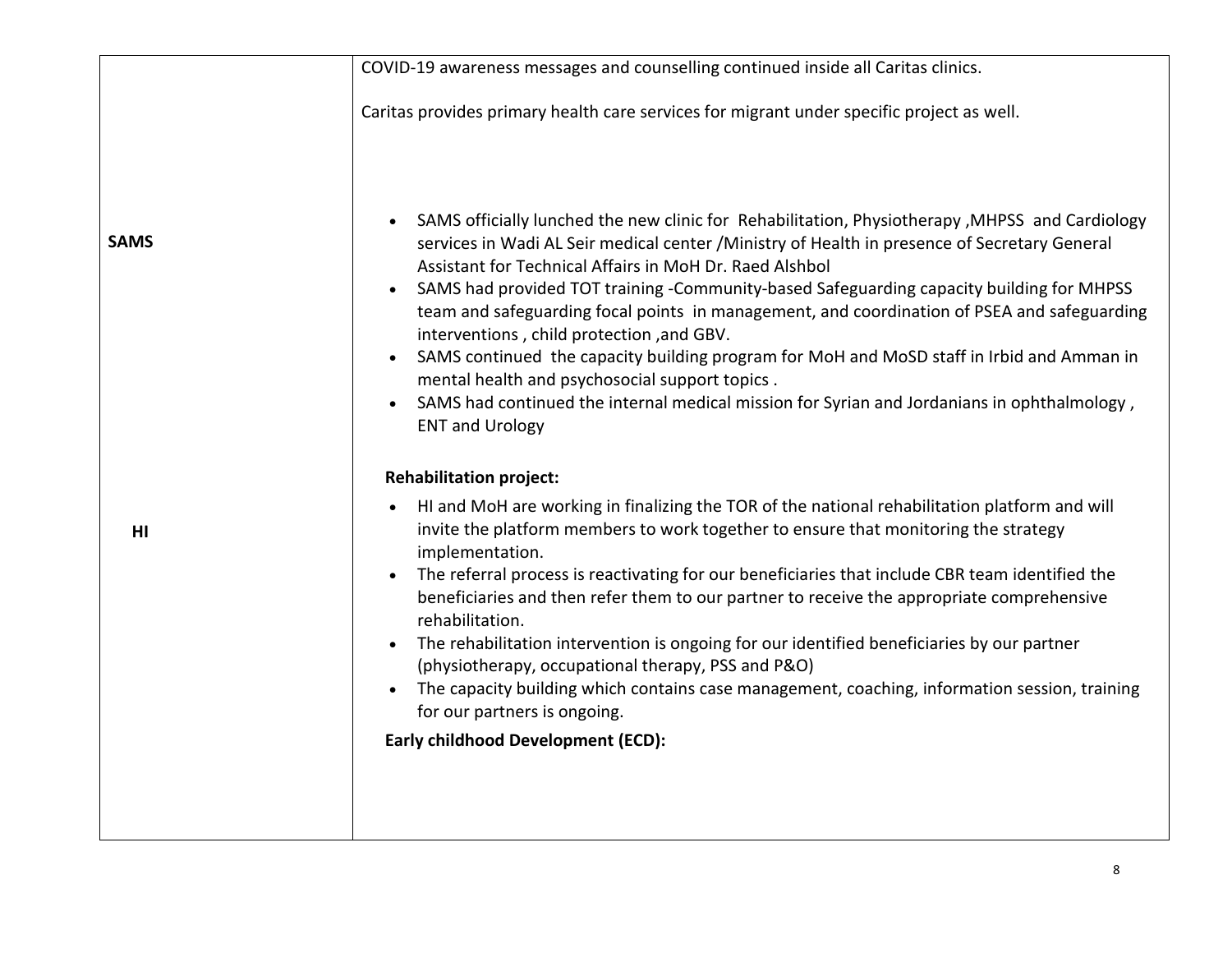| HoM HumaniTerra - Jordan        | Starting the piloting of the Clinical National pathways and guideline of CP and DDH with the MoH<br>$\bullet$<br>and choose 6 centers in Amman, Zarga, Balga, Irbid, Ramtha and Karak to establish the well-baby<br>clinics.<br>Continuity of the Support (Follow up, Supervision and Coaching) to the Staff in the EI units in<br>$\bullet$<br>Almanar center (Alashrfieh and Irbid) and Hitten center in Zarqa.<br>Working on Establishing new EI unit in Almanar- Alwasatieh in Irbid by assessing their needs<br>$\bullet$<br>(equipment, Furniture and any support to the staff).<br>Recruiting new volunteers in Irbid Zarqa and Amman to provide Home and center-based services<br>$\bullet$<br>to children with disabilities and developmental delays. |
|---------------------------------|----------------------------------------------------------------------------------------------------------------------------------------------------------------------------------------------------------------------------------------------------------------------------------------------------------------------------------------------------------------------------------------------------------------------------------------------------------------------------------------------------------------------------------------------------------------------------------------------------------------------------------------------------------------------------------------------------------------------------------------------------------------|
|                                 | <b>NA</b><br>$\bullet$                                                                                                                                                                                                                                                                                                                                                                                                                                                                                                                                                                                                                                                                                                                                         |
| <b>MSF</b><br><b>RAHS</b>       | <b>NA</b><br>$\bullet$                                                                                                                                                                                                                                                                                                                                                                                                                                                                                                                                                                                                                                                                                                                                         |
| <b>CDE</b>                      | <b>NA</b>                                                                                                                                                                                                                                                                                                                                                                                                                                                                                                                                                                                                                                                                                                                                                      |
| <b>Qatari Red Crescent(QRC)</b> | <b>NA</b>                                                                                                                                                                                                                                                                                                                                                                                                                                                                                                                                                                                                                                                                                                                                                      |
| <b>Islamic Relief Jordan</b>    | <b>NA</b>                                                                                                                                                                                                                                                                                                                                                                                                                                                                                                                                                                                                                                                                                                                                                      |
|                                 | <b>NA</b>                                                                                                                                                                                                                                                                                                                                                                                                                                                                                                                                                                                                                                                                                                                                                      |
| <b>Health Apeal Society</b>     |                                                                                                                                                                                                                                                                                                                                                                                                                                                                                                                                                                                                                                                                                                                                                                |
|                                 |                                                                                                                                                                                                                                                                                                                                                                                                                                                                                                                                                                                                                                                                                                                                                                |

| <b>5. AOB</b>        |                                                                                                                                                                                                                                                                                                                                                                                                                                                                                                             |
|----------------------|-------------------------------------------------------------------------------------------------------------------------------------------------------------------------------------------------------------------------------------------------------------------------------------------------------------------------------------------------------------------------------------------------------------------------------------------------------------------------------------------------------------|
| <b>Action Points</b> | Samira from IACU informed partners that the reporting for the JFT Q3 is due and the JFT data<br>$\bullet$<br>platform is opend back dated from January up to October and the reporting perioed has been<br>extended till to the 10th of November on the JFT and on Activityinfo. All parnters are enacourage<br>to upload their data during the reporting time line.<br>Interested organization to share the Sector chair their nomination for sector gender focal<br>$\bullet$<br>pointnetwork membership. |